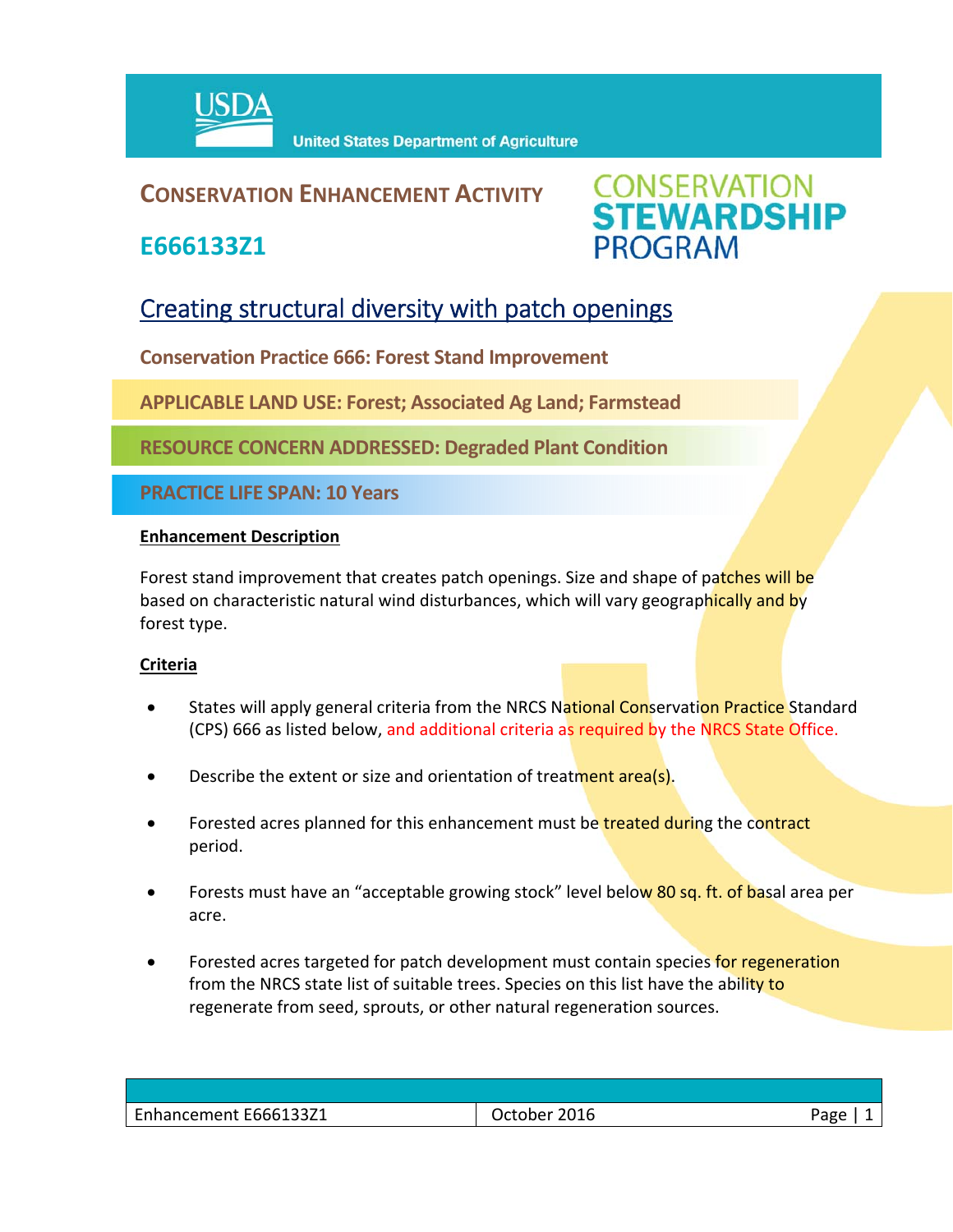

 Size of patches to be treated can vary from 1 to 10 acres, be distributed throughout the forest and cannot total more than 50% of the area.

# **CONSERVATION<br>STEWARDSHIP PROGRAM**

- Trees removed during patch development having marketable quality can be sold.
- Slash and cull trees within patches must be mitigated to allow for natural regeneration to occur. This can be accomplished by killing remaining live trees in patch areas and following up with:
	- o Windrowing
	- o Wildlife piles
	- o Chipping
	- o Removal for firewood
- Refer to criteria in CPS Integrated Pest Management (595) to assist with site-specific strategies for pest prevention, pest avoidance, pest monitoring, and pest suppression. Time tree felling to avoid buildup of insect or disease populations.
- Implement forest stand improvement activities in ways that avoid or minimize soil erosion, compaction, rutting, and damage to remaining vegetation, and that maintain hydrologic conditions.
- Protect site resources by selecting the method, felling direction and timing of tree felling, and heavy equipment operation. For temporary access use CPS Forest Trails and Landings (655), to protect soil and site resources from vehicle impacts.
- Use CPS Access Road (560), for more heavily used roads associated with forest stand improvement activities.
- Where slash and debris will be generated, use CPS Woody Residue Treatment (384), to appropriately treat slash and debris, as necessary, to assure that it will not present an unacceptable fire, safety, environmental, or pest hazard. Remaining woody material will be placed so that it does not interfere with the intended purpose or other management activities.

| Enhancement E66613321 | $  -$<br>LUID – | 'age |
|-----------------------|-----------------|------|
|                       |                 |      |